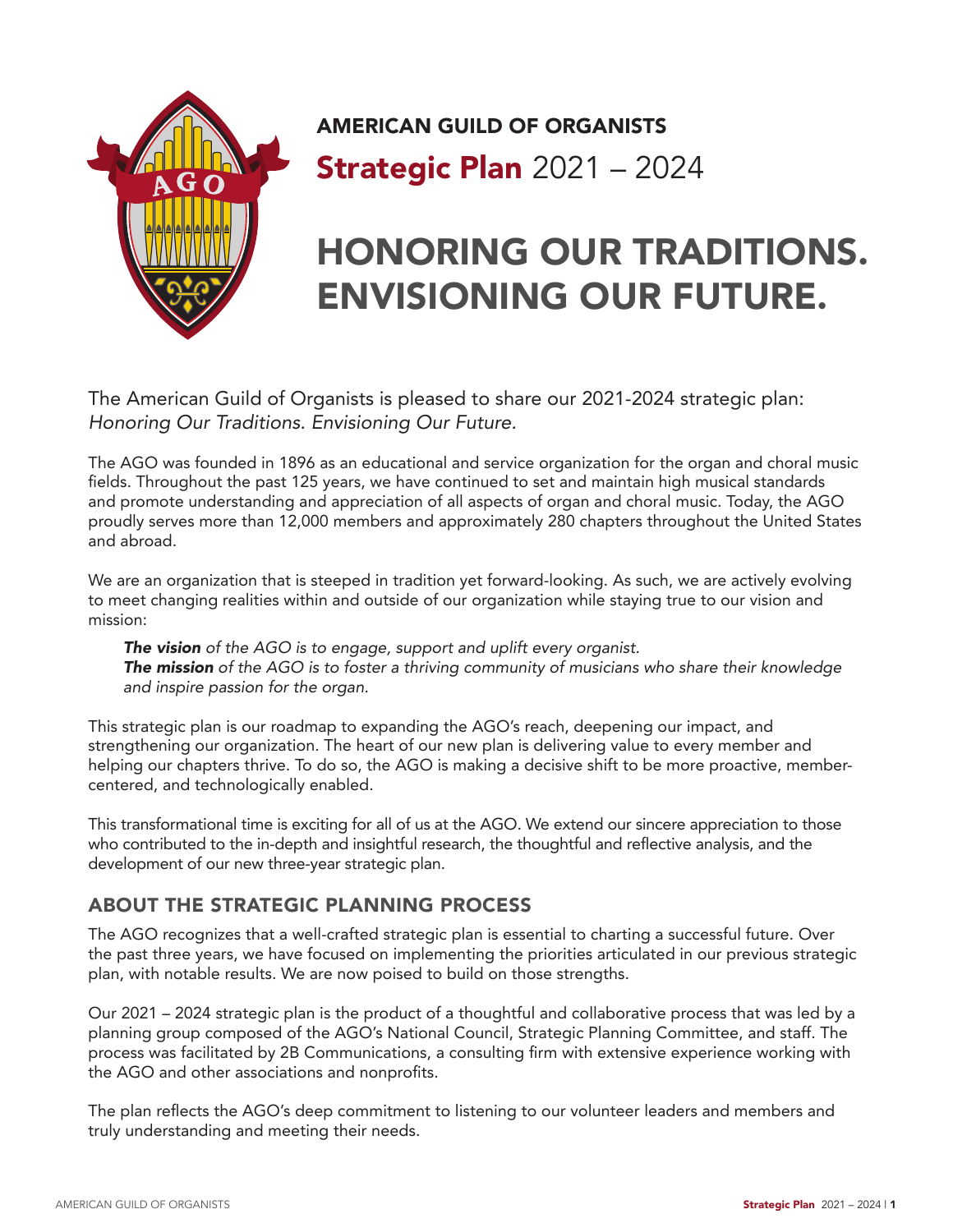Planning steps included:

Research: Interviews with staff and volunteer leadership; online surveys to gather input from AGO's membership, Strategic Planning Committee, Regional Coordinators, District Conveners, Chapter Leaders, and AGO Young Organist members.

Operational Review: AGO's development, membership, and financial/budget trends.

Facilitated Planning Sessions: Three virtual planning sessions involving the National Council, Strategic Planning Committee, and staff; a final in-person session with the National Council. During the planning sessions and subsequent review and refinement cycles, the National Council and planning group thoroughly reviewed and vetted the research findings, engaged in robust discussions about the organization's core issues, and arrived at the AGO's top areas of focus for the upcoming three years.

*More than 5,100 AGO members and 200 chapters shared their feedback and ideas via our surveys.*

Plan Refinement: Feedback and refinement steps after each planning session.

Approval: The National Council approved the plan on August 26, 2021.

### OUR AIMS, GOALS AND STRATEGIES

The strategic plan is a dynamic document detailing the overarching aims, goals and strategies of our organization. It will serve to direct our programs and activities over the next three years. As this plan is implemented, the National Council and staff will continue to evaluate, refine, and update the goals and strategies in order to fulfill and fully realize the mission of the AGO.

### AIMS

The plan is designed to achieve a number of overarching outcomes:

- Attract and retain members who play and appreciate the organ.
- Welcome and include organists of all ages, races, and religions who play all types of instruments at all skill levels.
- Provide a valuable, engaging, and meaningful experience to all AGO members.
- Feature and recognize a diverse range of organists, instruments, composers, and musical genres.
- Support and strengthen AGO's chapters.
- Maximize AGO's organizational effectiveness and ensure its long-term sustainability.

### GOALS AND STRATEGIES

The plan is organized into three strategic goal areas:

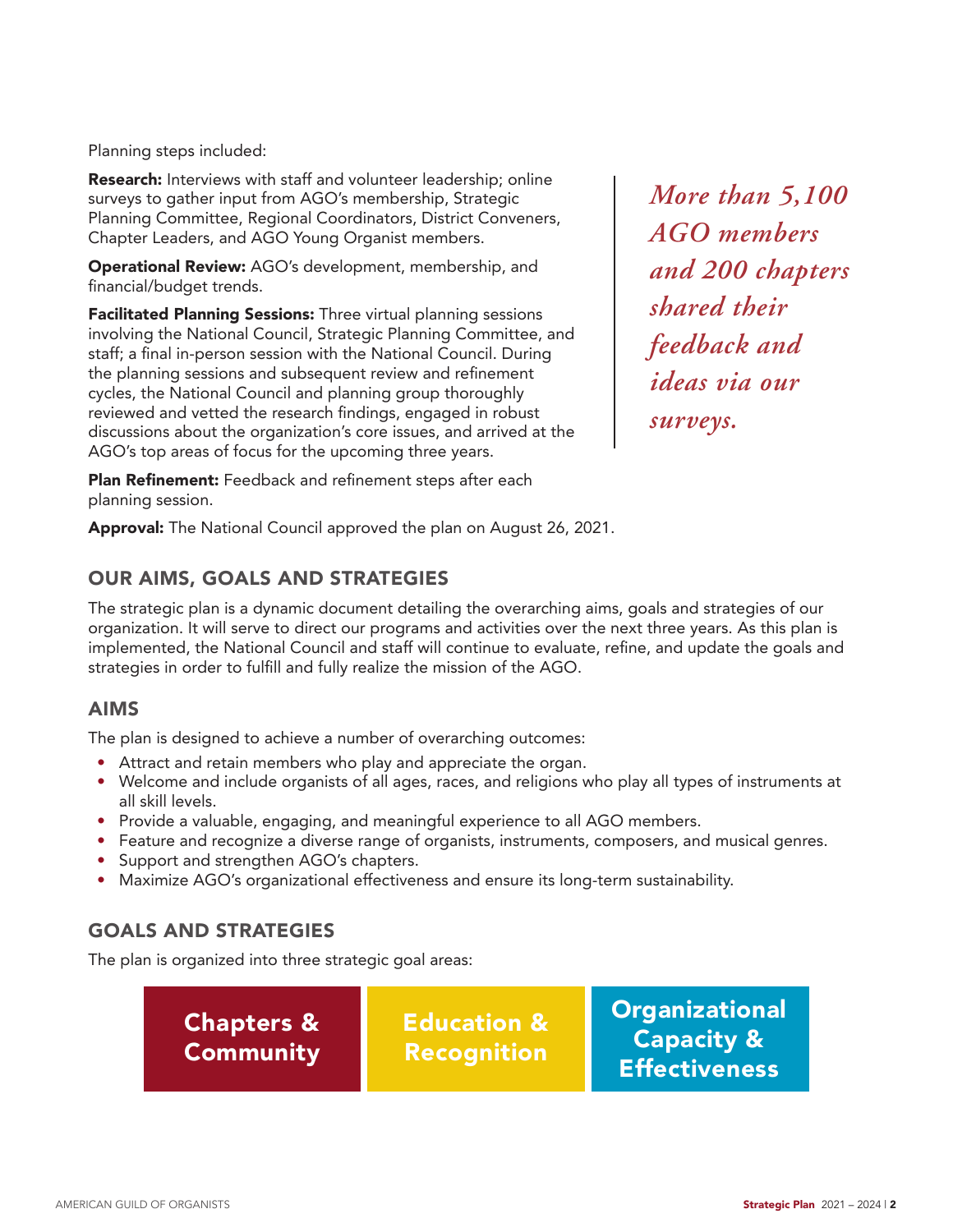## GOALS **KEY STRATEGIES**

| Help chapters of all sizes<br>function effectively.            | • Continue to develop practical chapter training and resources for<br>chapter leaders, including tools explicitly geared to leaders of small<br>chapters.<br>Help small and/or struggling chapters identify and pursue their most<br>$\bullet$<br>viable paths forward.<br>Provide programming that is suitable for chapter use.<br>Update and roll out customizable member recruitment and on-<br>boarding programs.<br>Refine and fully implement a national chapter support program<br>involving headquarters, Regional Councillors, and potentially District<br>Conveners.<br>Establish a formal process for regularly gathering chapter insights and<br>$\bullet$<br>benchmark data. |
|----------------------------------------------------------------|-------------------------------------------------------------------------------------------------------------------------------------------------------------------------------------------------------------------------------------------------------------------------------------------------------------------------------------------------------------------------------------------------------------------------------------------------------------------------------------------------------------------------------------------------------------------------------------------------------------------------------------------------------------------------------------------|
| <b>Assist members with creating</b><br>shared interest groups. | Design and implement a pilot program to enable members to form in-<br>person or virtual shared interest groups.                                                                                                                                                                                                                                                                                                                                                                                                                                                                                                                                                                           |
| Goal: Invest in the next<br>generation of organists.           | Expand efforts to connect with middle school, high school, and<br>college-level organists and musicians.<br>Support programming aimed at attracting and retaining young<br>organist members, including scholarships, other financial assistance,<br>and access to practice instruments.<br>Continue to build and enhance Pipe Organ Encounters and other<br>$\bullet$<br>signature programs.<br>Increase opportunities for young members to serve in leadership roles.                                                                                                                                                                                                                    |

# EDUCATION & RECOGNITION

|  | <b>GOALS</b> |  |  |
|--|--------------|--|--|
|  |              |  |  |

# GOALS **KEY STRATEGIES**

| Understand and meet the<br>educational needs of organists<br>of all skill levels and career<br>stages. | • Evaluate, update and/or sunset existing education and skill-building<br>offerings, as appropriate, to increase relevance and access (e.g., Expand<br>resources for beginner and intermediate-level organists, and build a<br>robust, high-quality video library).<br>• Continue to evolve and provide exceptional programming at national<br>and regional conventions and increase access (e.g., Expand streaming<br>and explore providing more scholarships).<br>Create additional resources focused on career path support. |
|--------------------------------------------------------------------------------------------------------|---------------------------------------------------------------------------------------------------------------------------------------------------------------------------------------------------------------------------------------------------------------------------------------------------------------------------------------------------------------------------------------------------------------------------------------------------------------------------------------------------------------------------------|
| <b>Ensure that certifications</b><br>continue to inspire organists<br>to strive for excellence.        | • Conduct a thorough review of the AGO's current certifications and<br>identify areas for improvement in content, exam preparation, and<br>examination processes.<br>Implement a plan to enhance the AGO's certification program,<br>including expanding certification preparation offerings.                                                                                                                                                                                                                                   |
| <b>Optimize AGO's competitions</b><br>to achieve greater impact and<br>visibility.                     | Identify opportunities to elevate AGO's competitions, including<br>increasing prize money and ensuring that high standards are rewarded.<br>Evaluate current competitions and make strategic adjustments, if<br>warranted.<br>Forge new alliances to expand reach and share resources.                                                                                                                                                                                                                                          |